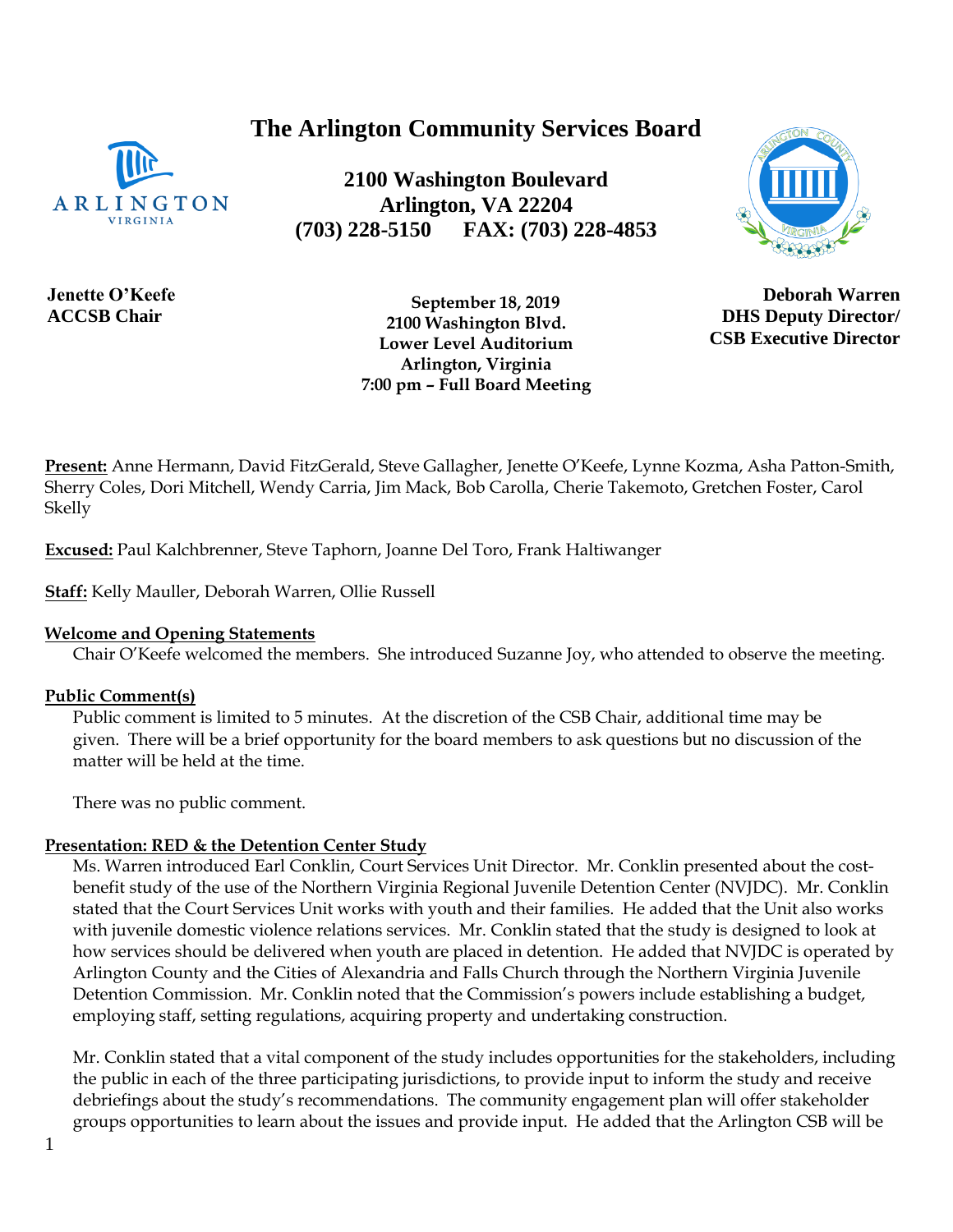able to provide input to the study and will be able to participate in a survey. He noted that the context for consideration is quality of services, equity, and family engagement. Stakeholder groups will include:

- County Board and City Councils
- Youth and parents
- Organizations involved in youth advocacy and service provision
- Juvenile justice systems
- Law enforcement
- Community Service Boards
- Public school systems
- Departments of social service

Mr. Conklin provided an overview of the services provided by NVJDC. They are as follows:

- Pre-dispositional detention youth awaiting trial or sentencing
- Post-dispositional detention youth may be sentenced up to 30 days in detention for a misdemeanor or up to 180 days for a felony
- Basic services secure housing, supervision, medical care, transportation, education, psychoeducational groups and programming, food service, recreation, volunteer programming, parental visitation, and behavioral health services
- Educational services provided through the City of Alexandria public schools
- Virginia Department of Juvenile Justice services Centralized Assessment Program and a Community Placement Program for up to eight girls

Mr. Conklin stated that NVJDC has capacity for 70 youth. He noted that utilization by all jurisdictions has steadily declined over the last decade with a reduction of over 70% between FY06 and FY19. He reported that the decline in utilization is related to several positive community trends.

- Decrease in juvenile crime and increased jail diversion
- Increased use of alternatives to secure detention
- Structured detention assessment instrument

Mr. Conklin provided the scope of the NVJDC study. He stated that the NVJDC study will provide the following information and analysis:

- Historical review and compilation of documents related to the center's structure, operation and ownership/control of assets
- Analysis of national, state and local best practices related to juvenile justice and incarceration and evidence-based, cost-efficient detention programming
- Analysis of existing Center operations and potential efficiencies
- Evaluation of the potential for further regionalization of juvenile detention services (e.g. with existing jurisdictions and Fairfax County)
- Provision of a comparative financial and service delivery analysis of the two proposed options: continued operation of the center by existing jurisdictions, versus further regionalization
- Recommendations and full report

Mr. FitzGerald asked if Parisa Dehghani-Tafti, who is running unopposed for Arlington Commonwealth Attorney was invited to participate in the study. Mr. Conklin responded that she will participate.

Ms. Mitchell asked if a date has been scheduled for the public meeting in Arlington. Mr. Conklin responded that a date has not yet been scheduled.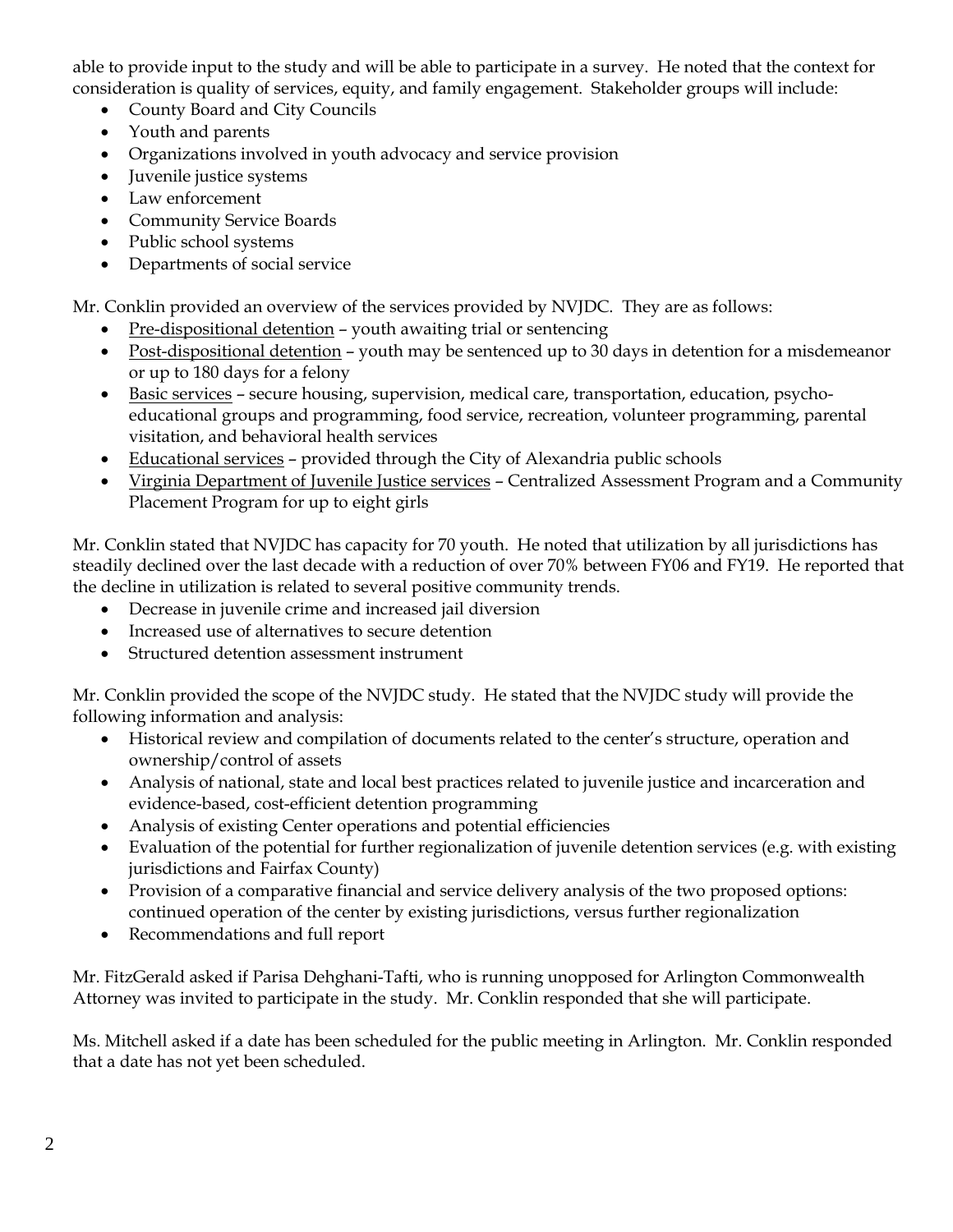Mr. Carolla asked if there are specific groups that the commission will reach out to. Mr. Conklin responded that he does not have the full list with him this evening but is working with the communication offices in Arlington, the City of Alexandria and Falls Church.

Chair O'Keefe asked when the surveys will be available. Mr. Conklin responded that the survey will be available on the City of Alexandria's website and will include a link to Arlington's website.

Ms. Warren provided an overview of the Racial Equity Disparity (RED) initiative. She reported that several CSB staff attended a course in Georgetown last year to receive training on how to reduce racial and ethnic disproportionality. Ms. Warren stated that, in order to become a member of the Center of Juvenile Justice Reform, Arlington was required to develop a Capstone Proposal. Arlington's Capstone Proposal was accepted. Ms. Warren stated that Arlington developed a proposal to reduce the frequency and disproportionality in technical probation violations.

Mr. Conklin stated that probation is supervision. He added that probation violations lead to deeper penetration into the criminal justice system, for example; violations can lead to placement in detention and to new sanctions/charges. Mr. Conklin reported that NVJDC adopted a goal of a 5:1 ratio of incentives to sanctions for probation staff to follow. The purpose of the initiative is to reduce probation violations from carrying sanctions by requiring youth to maintain a 5:1 ratio of incentives to sanctions. He stated that, with DHS assistance in funding, and a match in funding from NVJDC, gift cards, sodas, treats, etc. were purchased. Mr. Conklin stated that the premise is for a probation officer to reward youth for positive behavior, as opposed to focusing on negative behavior. Mr. Conklin provided an example:

\*A youth refuses to attend school, but then attends two days in one week. The focus is not on the three missed days, but on the two days that the youth attended. The probation officer tells the youth that attending two days is good and that he/she is moving in the right direction. The probation officer rewards the behavior, even if the recognition is only verbal, or the youth will be offered a tangible reward.

Mr. Conklin stated that a second approach was to determine alternatives to filing probation violations. For instance, a youth may be rewarded with a gift card for graduating, completing an anger management program, good grades on a report card, completing community service, etc.

Mr. Conklin stated that NVJDC received RED training specifically set in the context of the Juvenile Justice Court System.

Chair O'Keefe thanked Mr. Conklin for presenting.

#### **Overview: State Performance Contract**

Ollie Russell, Assistant Behavioral Healthcare Division Chief, and Rudbel Alfaro, Behavioral Healthcare Administrative Officer, provided an updated overview of the CSB State Performance Contract. Mr. Russell stated that the performance contract is the vehicle through with the Department of Behavioral Health and Disability Services (DBHDS) gauges the utilization of the capacity and program demand offered by each CSB. He added that the Performance Contract is an alignment between services and funding. Mr. Russell asked the members to send any questions to Ms. Mauller.

Mr. Russell stated that the Performance Contract is divided into four program areas. He provided a cost comparison between FY18 and FY19 for each program. The programs are as follows:

- Mental Health Services
- Developmental Disability Services
- Substance Use Disorder Services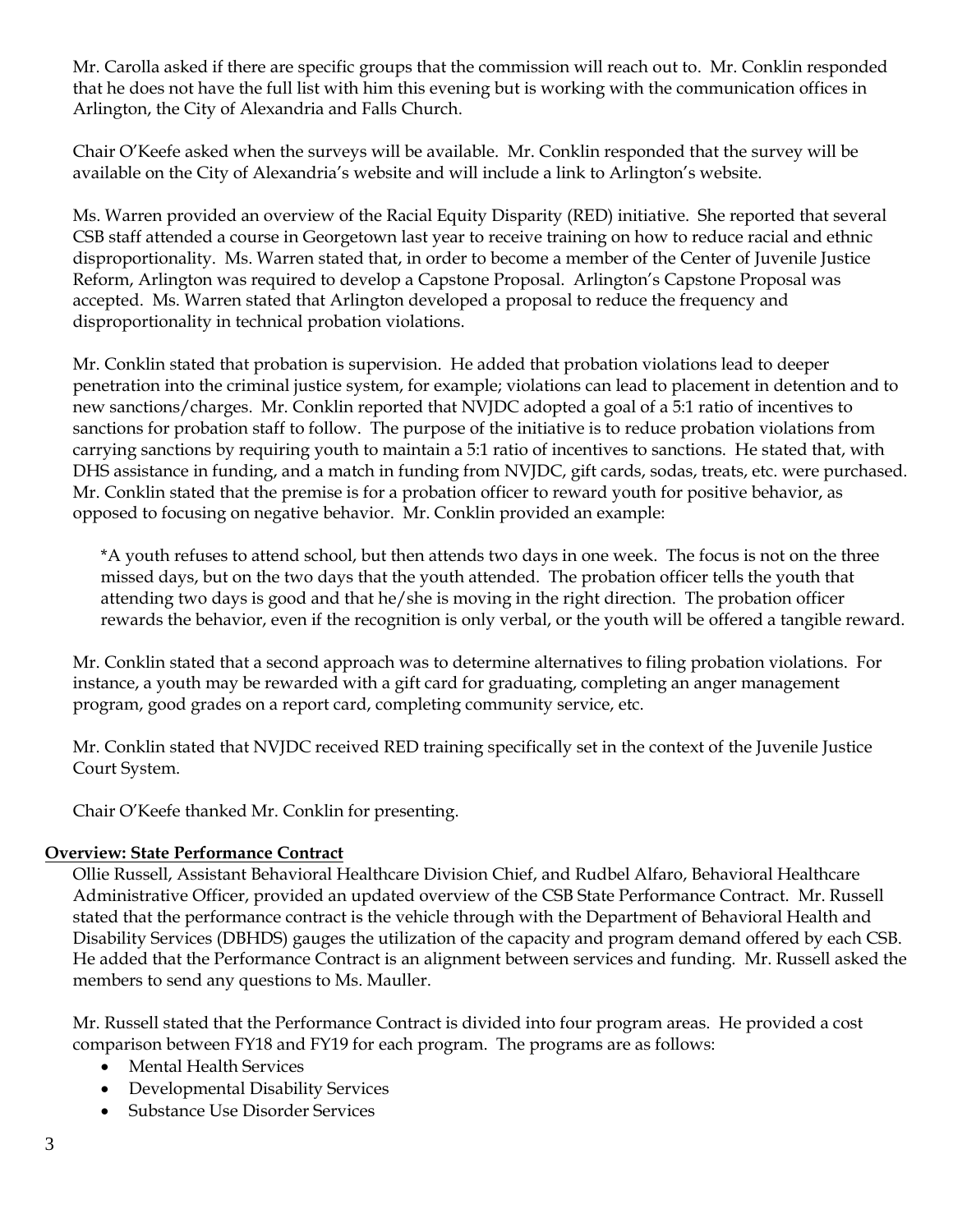• Emergency and Ancillary Services (intake and assessment, emergency services, peer recovery services, homeless services)

Mr. Alfaro provided an overview of funding for each CSB program. He reminded the members to send any questions to Ms. Mauller.

### Total funding for FY19



#### **Approval of the July 17, 2019 ACCSB Meeting Minutes**

Chair O'Keefe called for a motion to approve the July 17, 2019 ACCSB Full Board meeting minutes. Ms. Hermann motioned to approve the minutes, Mr. Mack seconded the motion, and the minutes were approved as amended.

#### **Executive Director's Report**

- Ms. Warren provided an update about StepVA. Step VA is the regulations going forward to strengthen the entire CSB system so that there is more consistency in services across the State. Ms. Warren is a member of the STAC Advisory Council. She reported that the StepVa Advisory Council (STAC) is currently focused on defining Mobile Crisis Services for children. She added that STAC is developing a plan to integrate these services and that the plan is due to the State by October 16th. Ms. Warren stated that the State will distribute \$5.8 million in funding based on the plans that are submitted. She noted that STAC created a work group to develop mental health services for military service members and veterans and their families. The work group is also working to enhance peer support services and develop parent partner services.
- Ms. Warren reported that the signatories of the Mental Health Docket held an internal work session on September 5th to identify areas of concern around the elements of the docket application. She added that the signatories discussed including a pre-plea option (The original application only included a post-plea option). She stated that the signatories also discussed the volume for a pre and post plea docket, similarities and differences with the Mental Health Docket in Fairfax, the pros and cons about the due process waivers, and the ability to manage pre-trial obligations related to risk assessment for the ability for an individual to be successful with the pre-plea and the monitoring of clients. She noted that the signatories agreed to convene another meeting tentatively in October. CSB Board member, Gretchen Foster, is on the committee representing the Sheriff's Office. Ms. Warren stated that she and Anita Friedman, DHS Director, met with the Commonwealth Attorney Candidate Parisa Dehghani-Tafti and provided her a tour of the DHS complex.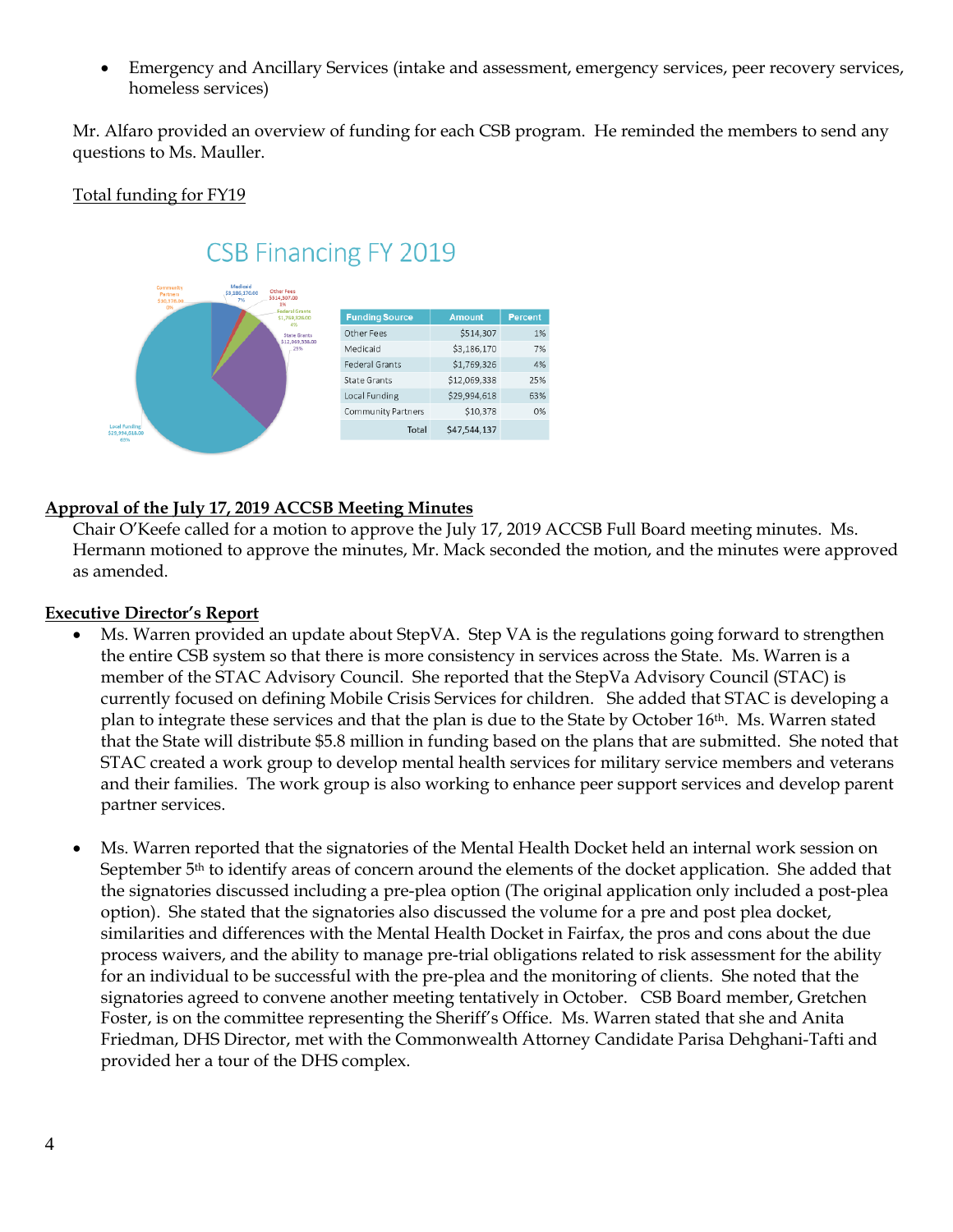- o Mr. Carolla asked Ms. Foster if Newport News has a Mental Health Docket. Ms. Foster responded that Newport News has a Mental Health Docket but that she has not had a chance to review their procedures. She noted that the Mental Health Docket in Fairfax was implemented in July of this year. It was noted that Loudoun County also has a Mental Health Docket.
- o Ms. Takemoto asked if there was any discussion about procedures for individuals with a developmental disability and autism, as a primary diagnosis, but without mental illness. Ms. Warren responded that the signatories did not discuss this population.

Ms. Skelly asked if there will be an opportunity for discussion about this population. Ms. Warren responded that there will be an opportunity for discussion in the future.

Ms. Mauller will email a link to the comments that were submitted about the Mental Health Docket to the members.

• Ms. Warren announced that Leslie Weisman, Emergency Services Bureau Chief, has retired. She noted that DHS received input from the Arlington Mental Health and Disability Alliance (AMHDA) and other stakeholders for consideration in revising the description of the program and that the position has been posted.

She further announced that Jeanne Booth, Aging and Disability Services Division Chief has retired. Ms. Booth accepted a professor position with George Mason University. Ms. Warren will act as interim Division Chief.

- Ms. Warren reported about the progress of the group home RFPs.
	- o The Group Home RFP was posted on August 28th and will close on October 31st. The CSB Chair can appoint a member of the CSB board to the Selection Advisory Committee (SAC) to review the proposals. The committee agreed that the appointee should be a member of the Group Home Committee.
	- o The three RFPs in the region were combined to create one RFP for the Regional Crisis Stabilization Units, which includes ACCESS in Arlington. The RFP was posted by the procurement office in Prince William County on August 12<sup>th</sup> and will close on September 25<sup>th</sup>. The SAC is scheduled to meet on September 27th.
	- o The Regional Crisis Stabilization Program (CR2) RFP, which is a regional project, was awarded to the current vendor, The National Counseling Group. The contract was renewed for five years and may be amended as StepVA moves forward.
	- o The Northern Virginia Detention Center RFP was posted by the procurement office in Alexandria. The RFP is regional. Ms. Warren was a member of the SAC for the RFP. The RFP is for a study of the Northern Virginia Detention Center to review utilization and best practices of the detention center.

# **Chairman's Report**

Due to time restraints, the Chairman's report was not provided.

# **Miscellaneous Updates/Information**

The committee Chairs provided two-minute updates about their current work.

# Substance Use Disorder (SUD) Committee

Chair O'Keefe announced that Paul Kalchbrenner has agreed to Chair the SUD committee. Mr. Kalchbrenner provided an overview of his personal and professional background. Mr. Kalchbrenner reported that the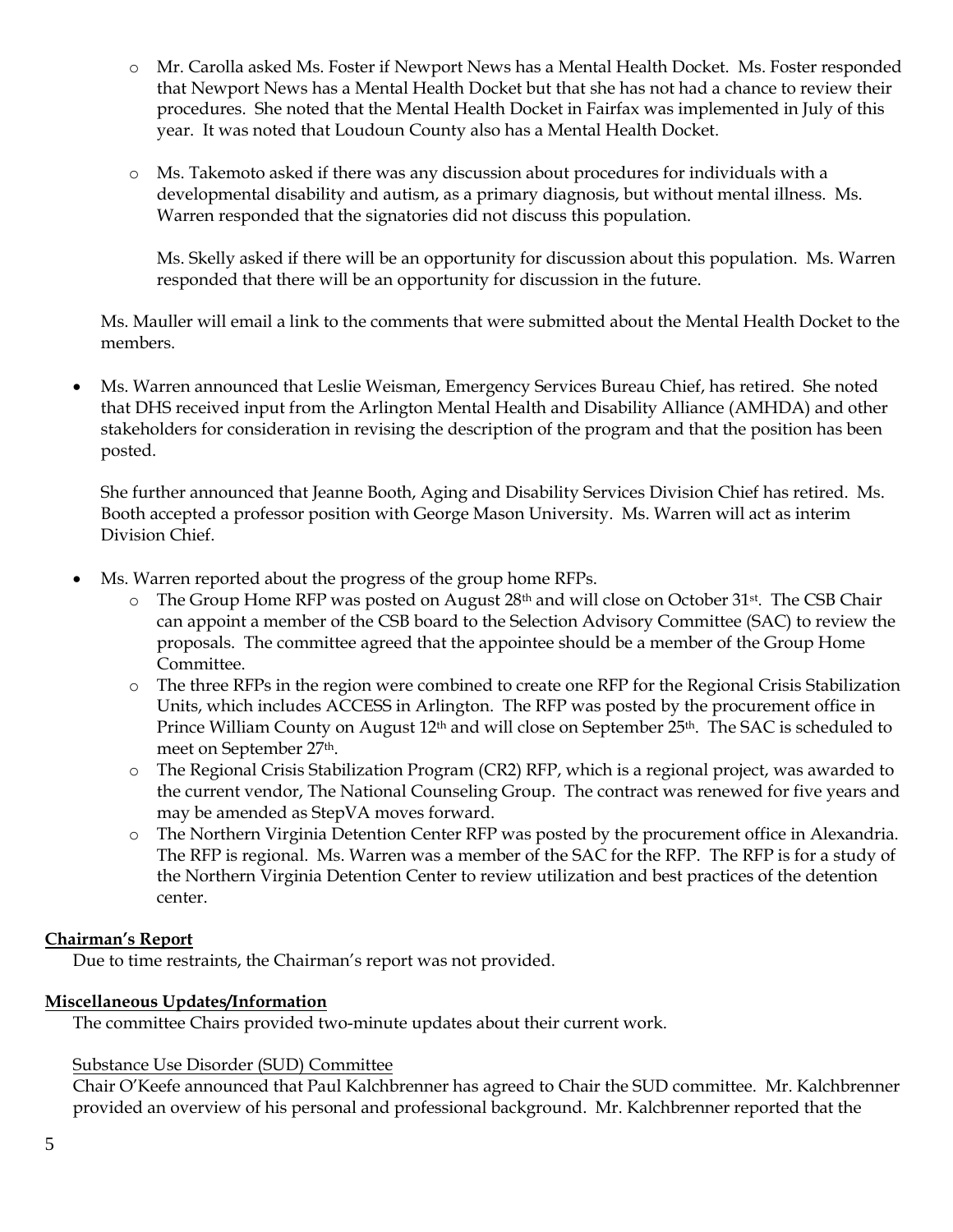committee is discussing improving community outreach, improving regional cooperation by combining and coordinating resources, with a focus on treatment and recovery resources, and expanding committee membership.

### Child and Youth (CY) Committee

Ms. Warren distributed suicide prevention month fliers. She reported that DHS received a \$50,000 State Opioid Response (SOR) Grant. The funds were used to post suicide prevention banners on 27 ARTS buses for six months and 28 banners will be displayed at sports fields throughout Arlington. She noted that other prevention items were purchased as well.

# Mental Health (MH) Committee

Ms. Mitchell reported that the MH committee is discussing gaps in aftercare services for individuals discharged from the Virginia Hospital Center (VHC). The committee also determined their budget priorities, set the committee's agenda for next year and is formulating a list of resources for the County public website. A We Care Dinner will be held next week at the Kensington Apartments group home. The Group Home subcommittee will meet next week to review the wait list for group homes. The Mental Health committee is scheduled to tour the Clarendon House Psychosocial Day Program on October 23rd.

#### Developmental Disabilities (DD) committee

Ms. Skelly reported that the DD committee discussed and voted on two recommendations, related to the budget, to address needs related to the increasing number of DD clients being served. The number of total clients has increased by 25% over the past 5 years. The first recommendation concerns case management. A minimum of two additional support coordinators and one support coordinator supervisor are needed to meet the rising needs. Most Support Coordinator services in DD are billed to Medicaid, allowing for minimal effect on the budget but the addition of a supervisor would incur a cost to the County. The second recommendation concerns capacity in the contracted day and employment programs. The committee is requesting that staff review options to grow Arlington based capacity. The request will add to staff's workload; therefore, the committee has sent a formal request to Ms. Warren and Chair O'Keefe requesting permission for staff to perform the review.

# **Adjournment**

The Arlington County Community Services Full Board meeting was adjourned by Chair O'Keefe at 9:00 p.m.

Respectfully submitted by Kelly Mauller

# **Upcoming Committee Meetings**

Mental Health –Wednesday October 23rd, 2120 Building, Room 322 – 6:00 – 8:00 Child and Youth –Wednesday September 18th, 2100 Building, Lower level B, 6:00 – 7:00 Substance Use Disorder–Monday September 30th, 2120 Building, Room 115 – 7:00 – 9:00 Developmental Disabilities – Thursday September 26th, 2100 Building, lower level – 6:30 – 8:30

# **Upcoming Events**

September 25, 2019 – Annual National Recovery Month Event – Bus Boys & Poets, 4251 Campbell Avenue, 6:30 p.m. to 8:00 p.m.

October 15, 2019 – Suicide Prevention Month Event – "The Ripple Effect", Shirlington Library, 4200 Campbell Ave, Arlington

October 29, 2019 – CSB New and Current Member Orientation, 2120 Building, Room 112, 6:00 – 8:00

October 31, 2019 – SPAN conference: Promoting Wellness and Preventing Suicide in Northern Virginia at Inova Fairfax Hospital – this event is sold out

November 6, 2019 – CSB Legislative Delegation Forum – 2100 Washington Boulevard, lower level auditorium, 6:00 p.m. to 7:00 p.m.